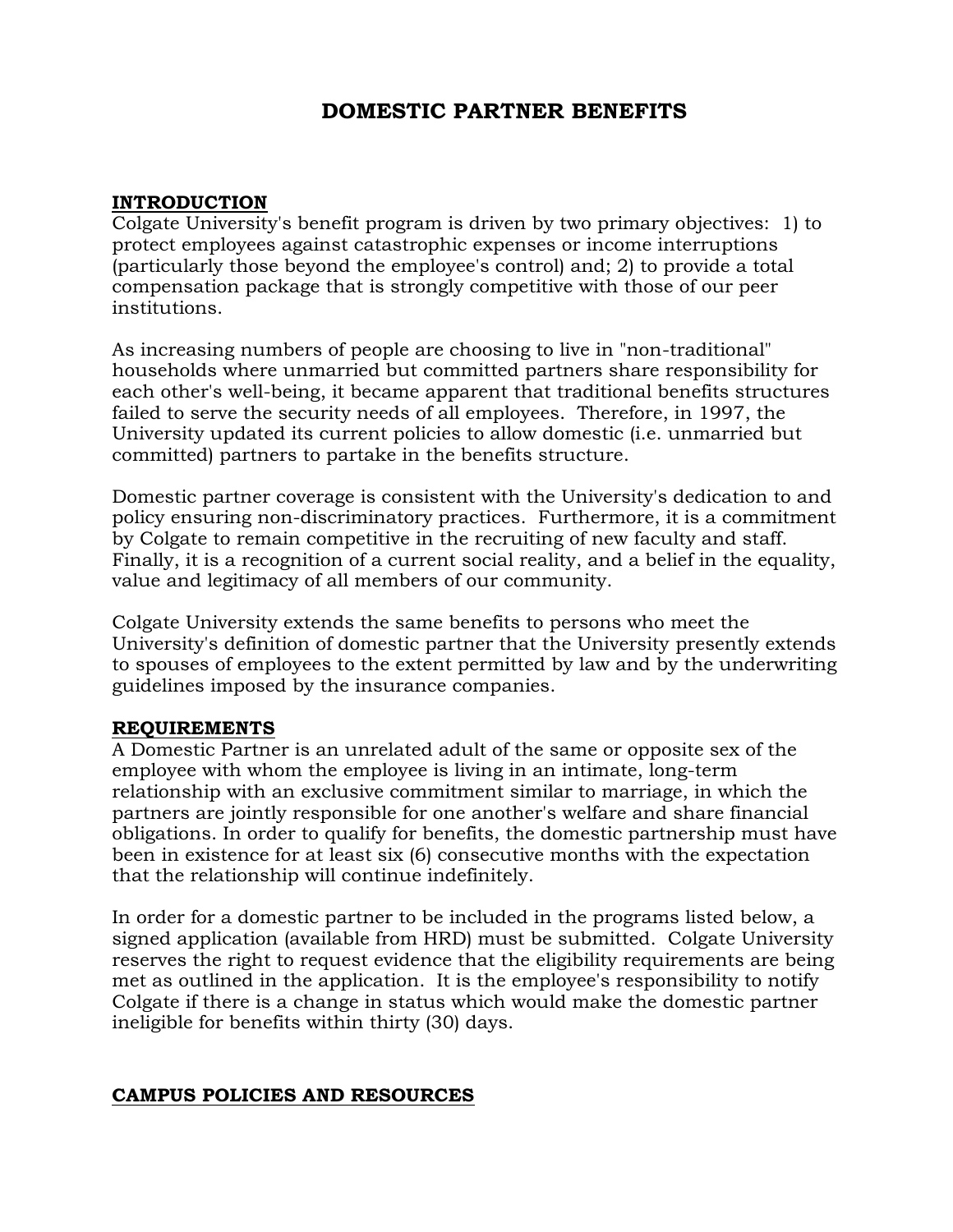PAID TIME-OFF: By providing benefits to domestic partners on the same terms and conditions as provided married spouses, employees will be permitted to use sick leave accumulations and funeral leave in the case of illness or death of the domestic partner or the partner's children.

FACILITY USAGE: Domestic partners will be eligible to use University facilities (including athletic facilities, the Library) and attend Colgate events on the same basis as spouses.

BOOKSTORE DISCOUNTS: Domestic partners will be eligible to receive a discount at the University Bookstore on the same basis as spouses.

#### **BENEFIT PROGRAMS**

RETIREMENT PLAN: The employee has the right to designate anyone, including a domestic partner, as a beneficiary under the plan. A retired employee who elects a joint survivor annuity option may designate anyone, including a domestic partner, as a joint survivor (second annuitant) to receive 100%, two-thirds or 50% of the income benefit.

LIFE INSURANCE: The employee may designate anyone, including a domestic partner, as beneficiary to receive death benefits. The State of New York has denied our request to offer optional dependent life insurance to domestic partners.

DISABILITY BENEFITS: Both short-term and long-term disability benefits are paid directly to the employee and are, therefore, not affected.

DENTAL INSURANCE: An employee may add a domestic partner to the Colgate University Dental Benefits Plan. The employee will be required to make the same contribution toward the cost of that coverage as would be required for a spouse. For eligible dependent children of the partner, the premium would be the same as for an employee's eligible children. The employee's additional contribution for coverage for the domestic partner and/or the domestic partner's children must be made on a post-tax basis unless they qualify as the employee's dependents for federal income tax purposes (see Flex Plan below). Watch for more information during the annual open period in the fall.

HEALTH INSURANCE: Health benefits are only available under Excellus BC/BS's Blue PPO. Under IRS regulations, the value of Colgate's contribution towards the cost of a domestic partner's health insurance is taxable to the employee.

FLEX PLAN: The Internal Revenue Service does not recognize domestic partnerships. Therefore, unless a domestic partner, or the partner's dependent children qualify as dependents for federal income tax purposes, an employee's contribution for their health and dental insurance must be made on an aftertax basis. In addition, an employee will not be permitted to set aside pre-tax dollars in a flexible spending account for their unreimbursed medical/dental expenses or for dependent care. Please consult with a tax adviser for information about IRS dependency.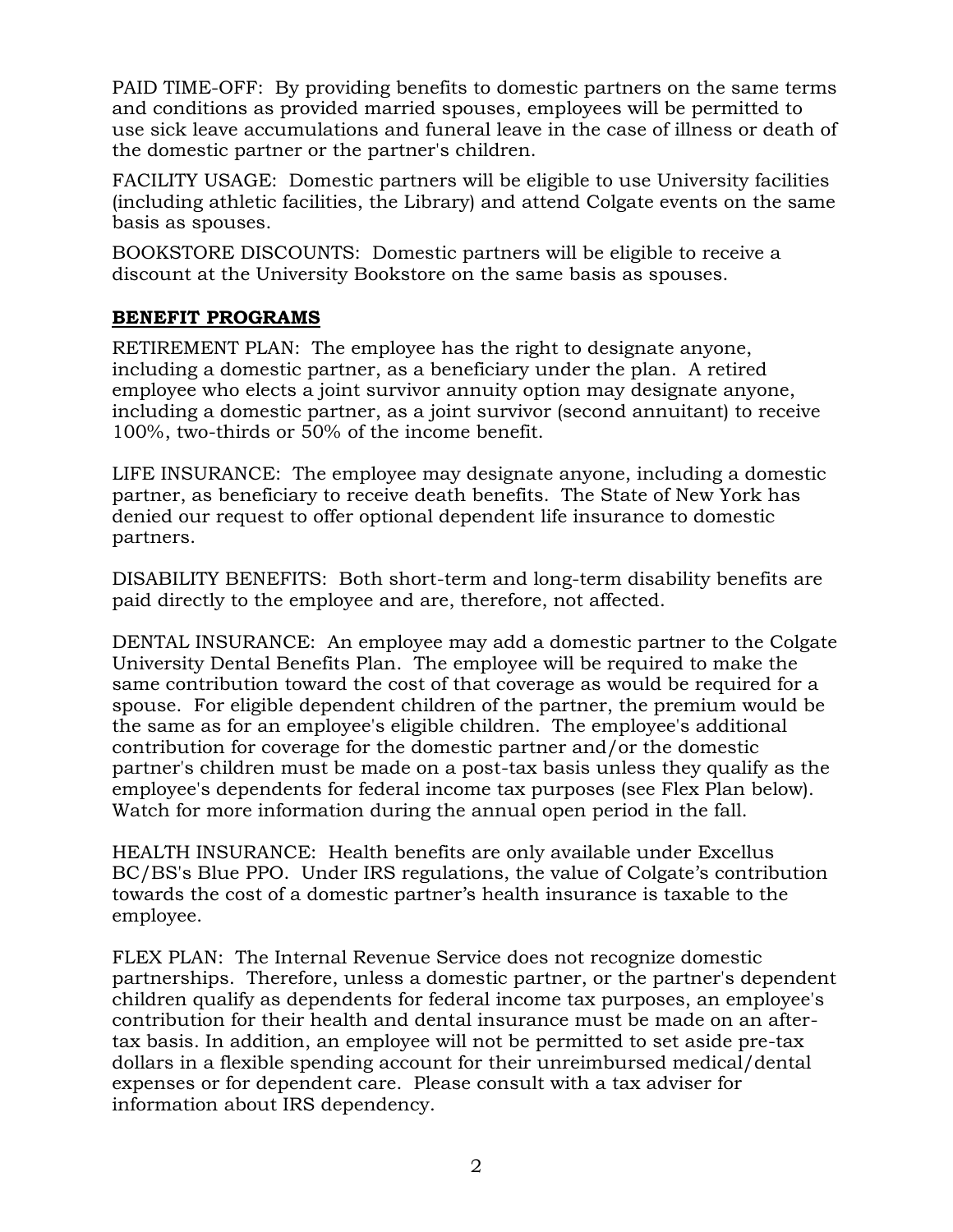TUITION-FREE COURSES AT COLGATE: Domestic partners will be eligible to take tuition-free Colgate courses on the same basis as spouses.

COLGATE HIGHER EDUCATION GRANT PROGRAM: This program covers the natural or adopted children or the dependent stepchildren of eligible employees. Based on this definition, the children of a domestic partner would not be eligible for a Colgate grant unless the employee adopted them.

12/05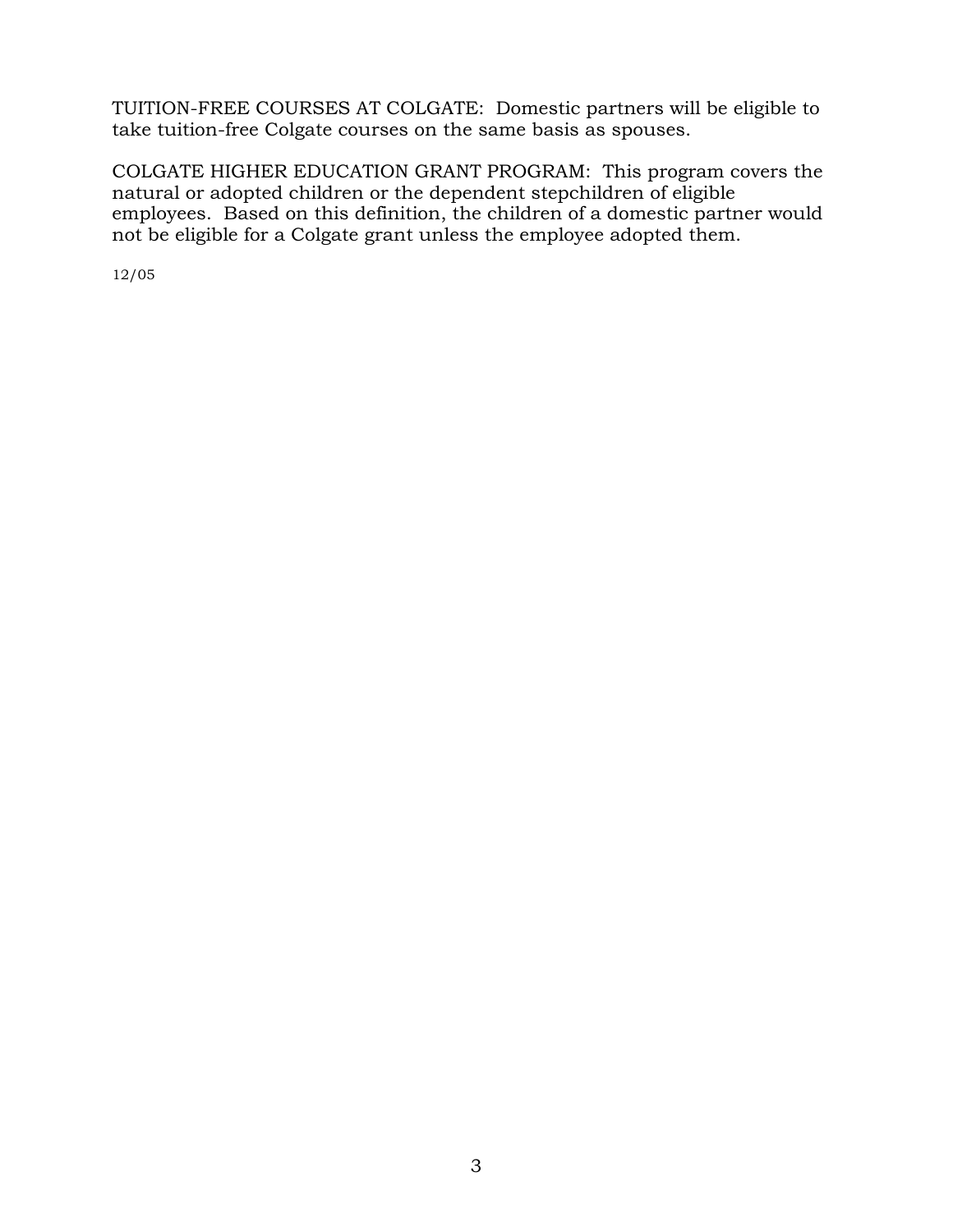#### **COLGATE UNIVERSITY**

### **APPLICATION FOR DOMESTIC PARTNER BENEFITS**

### **1. DECLARATION**

We, \_\_\_\_\_\_\_\_\_\_\_\_\_\_\_\_\_\_\_\_\_\_\_\_\_\_\_\_\_\_\_\_\_ and \_\_\_\_\_\_\_\_\_\_\_\_\_\_\_\_\_\_\_\_\_\_\_\_\_\_\_\_\_\_\_\_\_\_

(Employee) (Partner) certify that we are domestic partners in accordance with the criteria set forth below:

- 1. We have an exclusive mutual commitment to one another similar to that of marriage.
- 2. This relationship has been in existence for at least six months with the expectation that it will continue indefinitely.
- 3. Neither one of us is legally married.
- 4. We are not related by blood in a manner that would prohibit legal marriage in the state in which we legally reside.
- 5. We are both at least eighteen years old and competent to consent to contract.
- 6. We are jointly responsible for one another's welfare and share financial obligations; documentation for this interdependence can be provided if requested.

# **2. DOCUMENTATION**

Just as with legal marriage, Colgate University reserves the right to request adequate documentation of domestic partner relationships. Any or all of the following would constitute valid evidence of such a relationship:

- shared residence
- joint mortgage or rental lease
- joint ownership of a motor vehicle
- joint checking account
- joint credit account
- designation of domestic partner as primary beneficiary in employee's will
- designation of domestic partner as primary beneficiary on retirement and/or life insurance contract
- durable power of attorney given to domestic partner

### **3. DEPENDENT CHILD CERTIFICATION**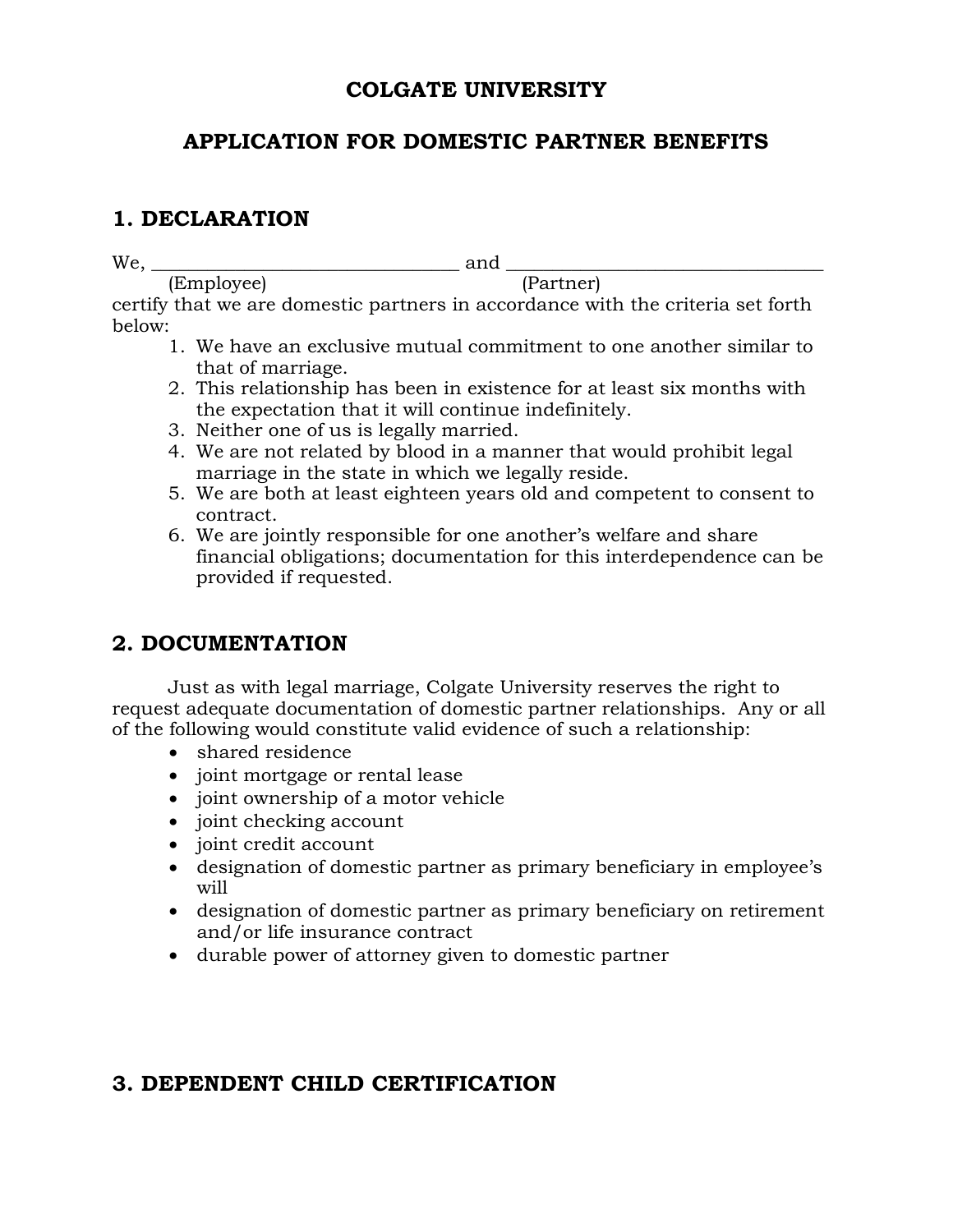I certify that my Partner's child(ren) named below meet the following requirements:

- A parent-child relationship exists between the child(ren) and me.
- The child(ren) is (are) primarily dependent upon me for support.
- The child(ren) is (are) unmarried and reside in my household and meet the age eligibility requirements for the policy purchased by Colgate University and is (are) dependent on me for at least 50% of his/her (their) support.
- I assume full responsibility and control, including any and all debts incurred by the child(ren).
- I, or my Partner, have a court-appointed legal relationship with the child(ren) (i.e., adoption, guardianship, foster child), or my Partner is the biological parent of the child.

Partner's Dependent Children:

| Last Name | First Name | MI |
|-----------|------------|----|
| Last Name | First Name | MI |
| Last Name | First Name | MI |
| Last Name | First Name | MI |

## **4. TERMINATION**

We agree to notify the Human Resources Department within thirty days of the termination of a domestic partner relationship (e.g. by death or a mutual decision to dissolve the relationship). Upon termination of a domestic partner relationship, the employee and the domestic partner must wait at least six months before reapplying for domestic partner benefits.

### **5. CERTIFICATION**

We affirm that the assertions in this document are, to the best of our knowledge, true and accurate and that false certification of a domestic partner's or dependent's eligibility or failure to notify my employer when a